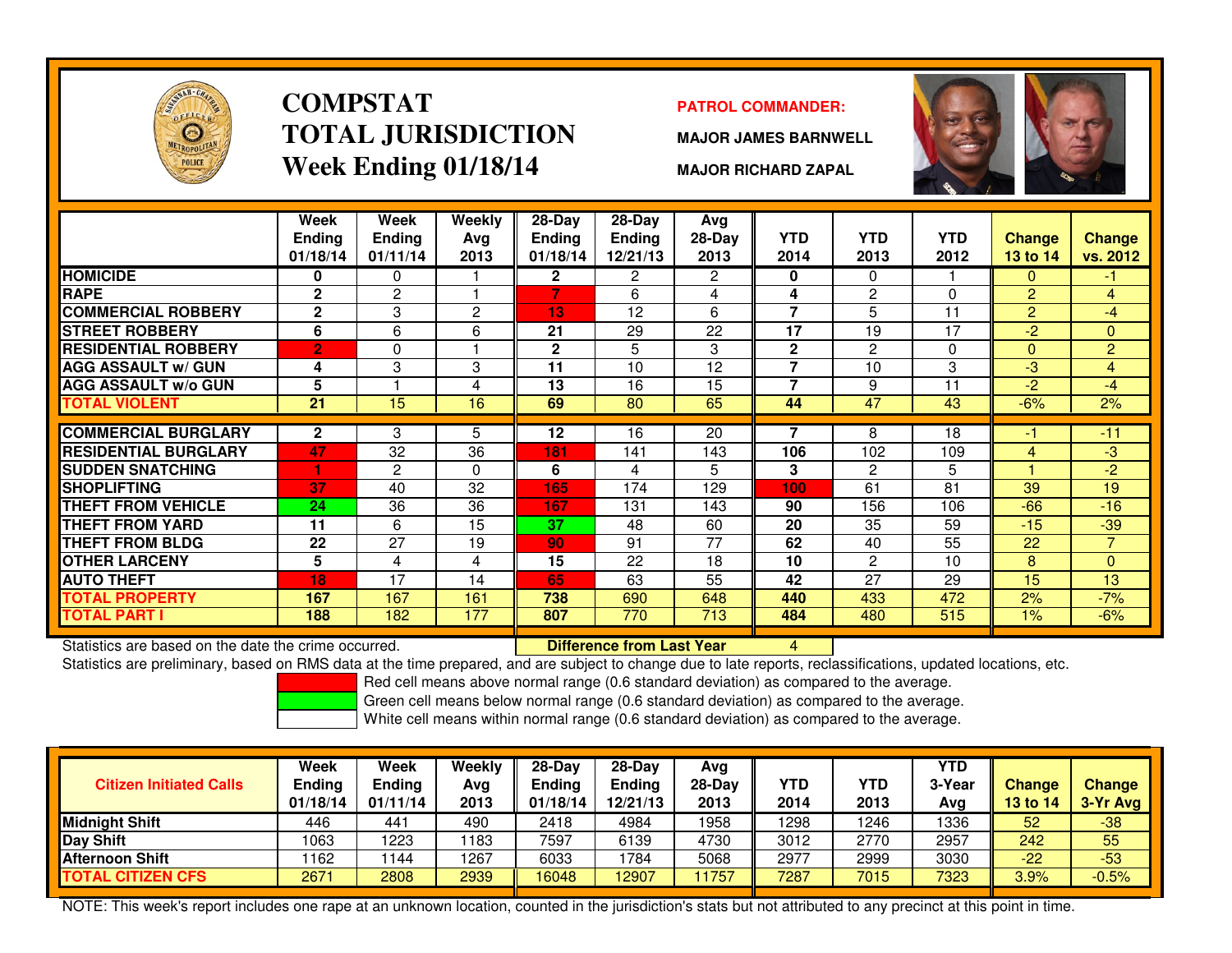

# **COMPSTATWEST CHATHAM PRECINCTWeek Ending 01/18/14**

### **PRECINCT COMMANDER:**

**CAPT. PHILIP REILLEY**



|                             | Week<br><b>Endina</b><br>01/18/14 | Week<br><b>Ending</b><br>01/11/14 | Weekly<br>Avg<br>2013 | 28-Day<br><b>Ending</b><br>01/18/14 | 28-Day<br><b>Ending</b><br>12/21/13 | Avg<br>28-Day<br>2013 | <b>YTD</b><br>2014 | <b>YTD</b><br>2013 | <b>YTD</b><br>2012 | <b>Change</b><br><b>13 to 14</b> | <b>Change</b><br>vs. 2012 |
|-----------------------------|-----------------------------------|-----------------------------------|-----------------------|-------------------------------------|-------------------------------------|-----------------------|--------------------|--------------------|--------------------|----------------------------------|---------------------------|
| <b>HOMICIDE</b>             | 0                                 | 0                                 | $\Omega$              |                                     | $\mathbf{0}$                        | $\Omega$              | 0                  | $\Omega$           | 0                  | $\Omega$                         | $\mathbf{0}$              |
| <b>RAPE</b>                 | $\mathbf{0}$                      |                                   | $\Omega$              | 2                                   | $\overline{2}$                      |                       |                    | $\Omega$           | 0                  |                                  |                           |
| <b>COMMERCIAL ROBBERY</b>   | $\mathbf{0}$                      |                                   | $\mathbf{0}$          | 3                                   | 0                                   |                       |                    | $\Omega$           |                    |                                  | $\Omega$                  |
| <b>STREET ROBBERY</b>       | $\mathbf{0}$                      | $\Omega$                          | $\mathbf 0$           | 0                                   |                                     | $\overline{2}$        | 0                  | 6                  | 4                  | $-6$                             | $-4$                      |
| <b>RESIDENTIAL ROBBERY</b>  |                                   | $\Omega$                          | $\Omega$              |                                     |                                     |                       |                    | $\Omega$           | 0                  | ٠                                |                           |
| <b>AGG ASSAULT w/ GUN</b>   | 0                                 | 0                                 | 0                     | 0                                   | $\mathbf 0$                         |                       | 0                  |                    | 0                  | -1                               | $\mathbf{0}$              |
| <b>AGG ASSAULT w/o GUN</b>  | $\mathbf{0}$                      | $\Omega$                          |                       | 0                                   | 5                                   | 3                     | 0                  | $\mathbf{0}$       | 2                  | $\Omega$                         | $-2$                      |
| <b>TOTAL VIOLENT</b>        |                                   | $\overline{2}$                    | 2                     | $\overline{7}$                      | 9                                   | 8                     | 3                  | 7                  | 7                  | $-57%$                           | $-57%$                    |
|                             |                                   |                                   |                       |                                     |                                     |                       |                    |                    |                    |                                  |                           |
| <b>COMMERCIAL BURGLARY</b>  | 0                                 | 0                                 |                       |                                     | $\overline{2}$                      | $\overline{2}$        | 0                  |                    |                    | -1                               | -1                        |
| <b>RESIDENTIAL BURGLARY</b> | 8                                 | 3                                 | 6                     | 33                                  | 31                                  | 25                    | 18                 | 20                 | 20                 | $-2$                             | $-2$                      |
| <b>SUDDEN SNATCHING</b>     | $\bf{0}$                          | 0                                 | 0                     | 0                                   |                                     | $\Omega$              | 0                  | $\mathbf{0}$       | 0                  | $\mathbf{0}$                     | $\mathbf{0}$              |
| <b>SHOPLIFTING</b>          | 10                                | 2                                 | 3                     | 22                                  | 18                                  | 12                    | 15                 | 12                 | 12                 | 3                                | 3                         |
| <b>THEFT FROM VEHICLE</b>   | 5                                 | 5                                 | 5                     | 29                                  | 23                                  | 21                    | 16                 | 25                 | 15                 | -9                               |                           |
| <b>THEFT FROM YARD</b>      | $\mathbf{2}$                      | 3                                 | 2                     | 8                                   | 15                                  | 8                     | 6                  | 3                  | 5                  | 3                                |                           |
| <b>THEFT FROM BLDG</b>      | $\mathbf{2}$                      | 5                                 | 3                     | 13                                  | 11                                  | 11                    | 9                  | 6                  | 11                 | 3                                | $-2$                      |
| <b>OTHER LARCENY</b>        | 0                                 | $\mathbf{2}$                      |                       | 5                                   | 4                                   | $\overline{2}$        | 3                  | $\mathbf{0}$       | 2                  | 3                                |                           |
| <b>AUTO THEFT</b>           |                                   | 4                                 | $\mathbf{c}$          | 8                                   | 15                                  | 9                     | 6                  | $\overline{7}$     | 6                  | -1                               | $\Omega$                  |
| <b>TOTAL PROPERTY</b>       | 28                                | 24                                | 23                    | 119                                 | 120                                 | 91                    | 73                 | 74                 | 72                 | $-1%$                            | 1%                        |
| <b>TOTAL PART I</b>         | 29                                | 26                                | 25                    | 126                                 | 129                                 | 99                    | 76                 | 81                 | 79                 | $-6%$                            | $-4%$                     |

Statistics are based on the date the crime occurred. **Difference from Last Year** 

Statistics are based on the date the crime occurred.<br>Statistics are preliminary, based on RMS data at the time prepared, and are subject to change due to late reports, reclassifications, updated locations, etc.

Red cell means above normal range (0.6 standard deviation) as compared to the average.

Green cell means below normal range (0.6 standard deviation) as compared to the average.

| <b>Citizen Initiated Calls</b> | Week<br><b>Ending</b><br>01/18/14 | Week<br><b>Ending</b><br>01/11/14 | Weekly<br>Avg<br>2013 | 28-Day<br>Ending<br>01/18/14 | $28-Dav$<br><b>Ending</b><br>12/21/13 | Avg<br>28-Day<br>2013 | YTD<br>2014 | YTD<br>2013 | <b>YTD</b><br>3-Year<br>Avg | <b>Change</b><br><b>13 to 14</b> | <b>Change</b><br>3-Yr Avg |
|--------------------------------|-----------------------------------|-----------------------------------|-----------------------|------------------------------|---------------------------------------|-----------------------|-------------|-------------|-----------------------------|----------------------------------|---------------------------|
| Midnight Shift                 | 93                                | 76                                | 97                    | 514                          | 1039                                  | 389                   | 256         | 224         | 239                         | 32                               |                           |
| Day Shift                      | 217                               | 250                               | 242                   | 2970                         | 2385                                  | 967                   | 603         | 566         | 591                         | 37                               | 12                        |
| <b>Afternoon Shift</b>         | 271                               | 231                               | 259                   | 1270                         | 372                                   | 1036                  | 635         | 644         | 636                         | -9                               |                           |
| <b>TOTAL CITIZEN CFS</b>       | 581                               | 581                               | 598                   | 4754                         | 3796                                  | 2392                  | 1494        | 1434        | 1466                        | 4.2%                             | 1.9%                      |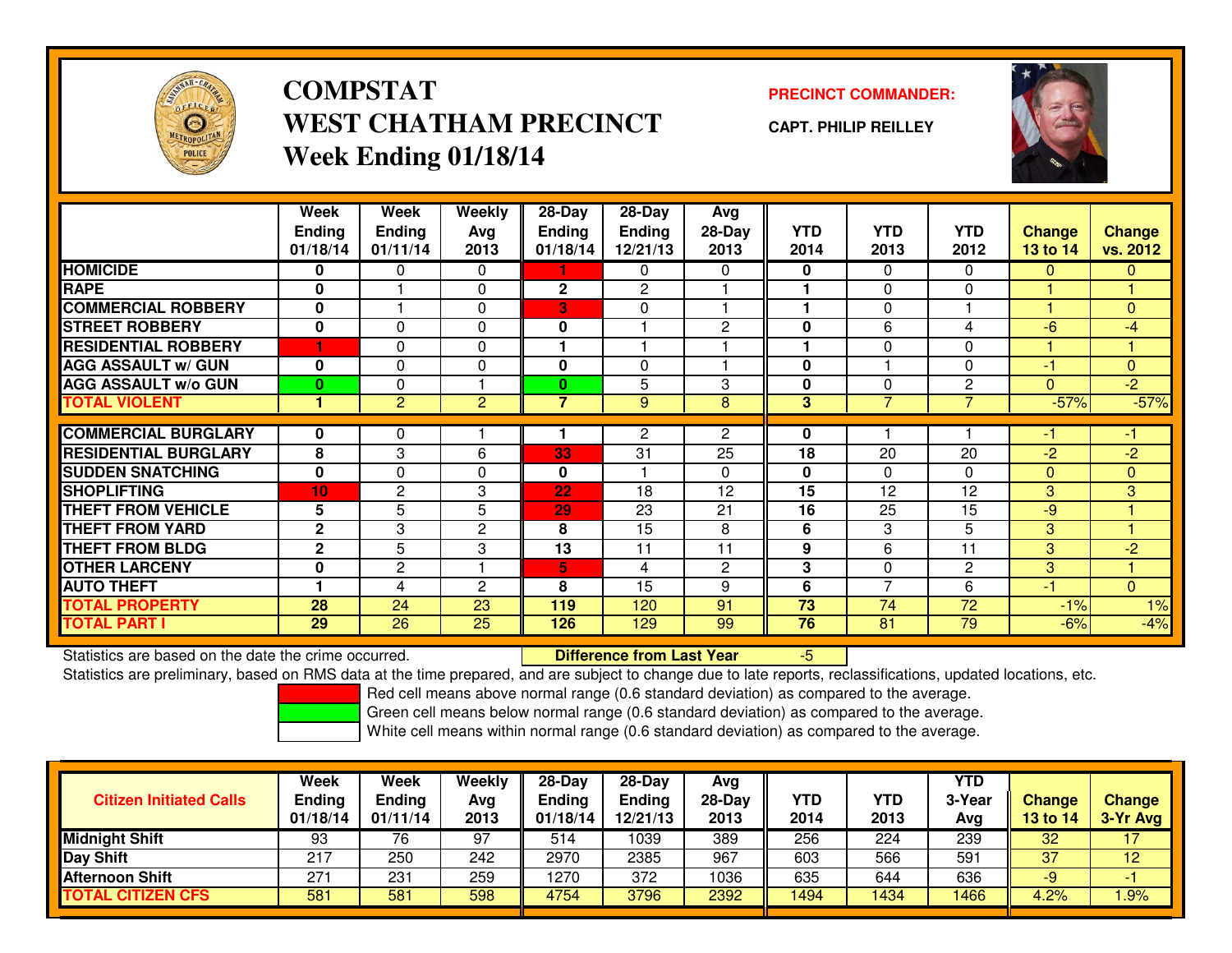

# **COMPSTATDOWNTOWN PRECINCTWeek Ending 01/18/14**

#### **PRECINCT COMMANDER:**

**CAPT. Ben Herron**



|                             | Week<br><b>Ending</b><br>01/18/14 | Week<br><b>Ending</b><br>01/11/14 | Weekly<br>Avg<br>2013 | 28-Day<br><b>Ending</b><br>01/18/14 | 28-Day<br><b>Ending</b><br>12/21/13 | Avg<br>28-Day<br>2013 | <b>YTD</b><br>2014 | <b>YTD</b><br>2013 | <b>YTD</b><br>2012 | <b>Change</b><br>13 to 14 | <b>Change</b><br>vs. 2012 |
|-----------------------------|-----------------------------------|-----------------------------------|-----------------------|-------------------------------------|-------------------------------------|-----------------------|--------------------|--------------------|--------------------|---------------------------|---------------------------|
| <b>HOMICIDE</b>             | 0                                 | 0                                 | $\Omega$              | 0                                   | 0                                   |                       | 0                  | $\Omega$           | 0                  | $\mathbf{0}$              | $\mathbf{0}$              |
| <b>RAPE</b>                 |                                   | $\Omega$                          | $\Omega$              |                                     | $\overline{c}$                      |                       |                    | $\Omega$           | 0                  |                           |                           |
| <b>COMMERCIAL ROBBERY</b>   |                                   | $\Omega$                          | $\Omega$              | 2                                   | $\overline{2}$                      |                       | $\mathbf 2$        | $\Omega$           |                    | $\overline{2}$            |                           |
| <b>STREET ROBBERY</b>       |                                   | $\mathbf{2}$                      | 2                     | 6                                   | 8                                   | 8                     | 4                  | 2                  | $\overline{ }$     | $\overline{2}$            | $-3$                      |
| <b>RESIDENTIAL ROBBERY</b>  | $\bf{0}$                          | $\Omega$                          | 0                     | 0                                   | $\Omega$                            |                       | 0                  |                    | 0                  | $-1$                      | $\mathbf{0}$              |
| <b>AGG ASSAULT w/ GUN</b>   | $\overline{2}$                    | 0                                 |                       | 3                                   | 3                                   | 3                     | $\mathbf 2$        |                    | 0                  | ۴                         | $\overline{2}$            |
| <b>AGG ASSAULT w/o GUN</b>  | 3                                 | $\Omega$                          |                       | 5                                   | 3                                   | 4                     | 3                  | 4                  | 5                  | -1                        | $-2$                      |
| <b>TOTAL VIOLENT</b>        | 8                                 | $\overline{2}$                    | 4                     | 17                                  | 18                                  | 18                    | 12                 | 8                  | 13                 | 50%                       | $-8%$                     |
| <b>COMMERCIAL BURGLARY</b>  |                                   | 0                                 |                       |                                     | $\overline{2}$                      | $\overline{3}$        |                    | $\mathbf 0$        | 4                  |                           | $-3$                      |
| <b>RESIDENTIAL BURGLARY</b> | $\overline{2}$                    |                                   | 3                     | 10                                  | 18                                  | 13                    | 4                  | $\overline{ }$     | 14                 | -3                        | $-10$                     |
| <b>SUDDEN SNATCHING</b>     | $\bf{0}$                          |                                   | 0                     | 2                                   | $\Omega$                            | $\mathbf{2}$          |                    | 2                  | 0                  | -1                        |                           |
| <b>SHOPLIFTING</b>          | 7                                 | 3                                 | 4                     | 19                                  | 28                                  | 17                    | 11                 | 5                  | 10                 | 6                         |                           |
| <b>THEFT FROM VEHICLE</b>   |                                   | 6                                 | $\overline{7}$        | 21                                  | 26                                  | 29                    | 10                 | 17                 | 29                 | $-7$                      | $-19$                     |
| <b>THEFT FROM YARD</b>      |                                   | $\Omega$                          | 4                     | 5.                                  | 9                                   | 18                    | ٠                  | 9                  | 9                  | $-8$                      | -8                        |
| <b>THEFT FROM BLDG</b>      | 4                                 | 3                                 | 4                     | 18                                  | 20                                  | 15                    | 13                 | 11                 | 18                 | $\overline{2}$            | $-5$                      |
| <b>OTHER LARCENY</b>        | $\mathbf{0}$                      | 0                                 |                       | 0                                   | 3                                   | 4                     | 0                  | $\mathbf{0}$       | 3                  | $\Omega$                  | $-3$                      |
| <b>AUTO THEFT</b>           | 3                                 |                                   | $\overline{2}$        | 7                                   | 6                                   | 9                     | 4                  |                    | 10                 | 3                         | $-6$                      |
| <b>TOTAL PROPERTY</b>       | 19                                | 15                                | 27                    | 83                                  | 112                                 | 110                   | 45                 | 52                 | 97                 | $-13%$                    | $-54%$                    |
| <b>TOTAL PART I</b>         | $\overline{27}$                   | $\overline{17}$                   | 31                    | 100                                 | 130                                 | 128                   | 57                 | 60                 | 110                | $-5%$                     | $-48%$                    |

Statistics are based on the date the crime occurred. **Difference from Last Year** 

Statistics are based on the date the crime occurred.<br>Statistics are preliminary, based on RMS data at the time prepared, and are subject to change due to late reports, reclassifications, updated locations, etc.

Red cell means above normal range (0.6 standard deviation) as compared to the average.

Green cell means below normal range (0.6 standard deviation) as compared to the average.

| <b>Citizen Initiated Calls</b> | Week<br><b>Ending</b><br>01/18/14 | <b>Week</b><br>Ending<br>01/11/14 | Weekly<br>Avg<br>2013 | $28-Dav$<br><b>Ending</b><br>01/18/14 | 28-Day<br><b>Ending</b><br>12/21/13 | Avg<br>$28-Day$<br>2013 | <b>YTD</b><br>2014 | YTD<br>2013 | <b>YTD</b><br>3-Year<br>Avg | <b>Change</b><br>13 to 14 | <b>Change</b><br>3-Yr Avg |
|--------------------------------|-----------------------------------|-----------------------------------|-----------------------|---------------------------------------|-------------------------------------|-------------------------|--------------------|-------------|-----------------------------|---------------------------|---------------------------|
| <b>Midnight Shift</b>          | 84                                | 105                               | 107                   | 471                                   | 766                                 | 428                     | 262                | 285         | 292                         | $-23$                     | $-30$                     |
| <b>Day Shift</b>               | 164                               | 185                               | 208                   | 931                                   | 762                                 | 832                     | 477                | 460         | 494                         | 17                        | $-17$                     |
| <b>Afternoon Shift</b>         | 175                               | 176                               | 226                   | 910                                   | 372                                 | 905                     | 456                | 498         | 484                         | -42                       | $-28$                     |
| <b>TOTAL CITIZEN CFS</b>       | 423                               | 466                               | 541                   | 2312                                  | 1900                                | 2165                    | 1195               | 1243        | 1270                        | $-3.9%$                   | $-5.9%$                   |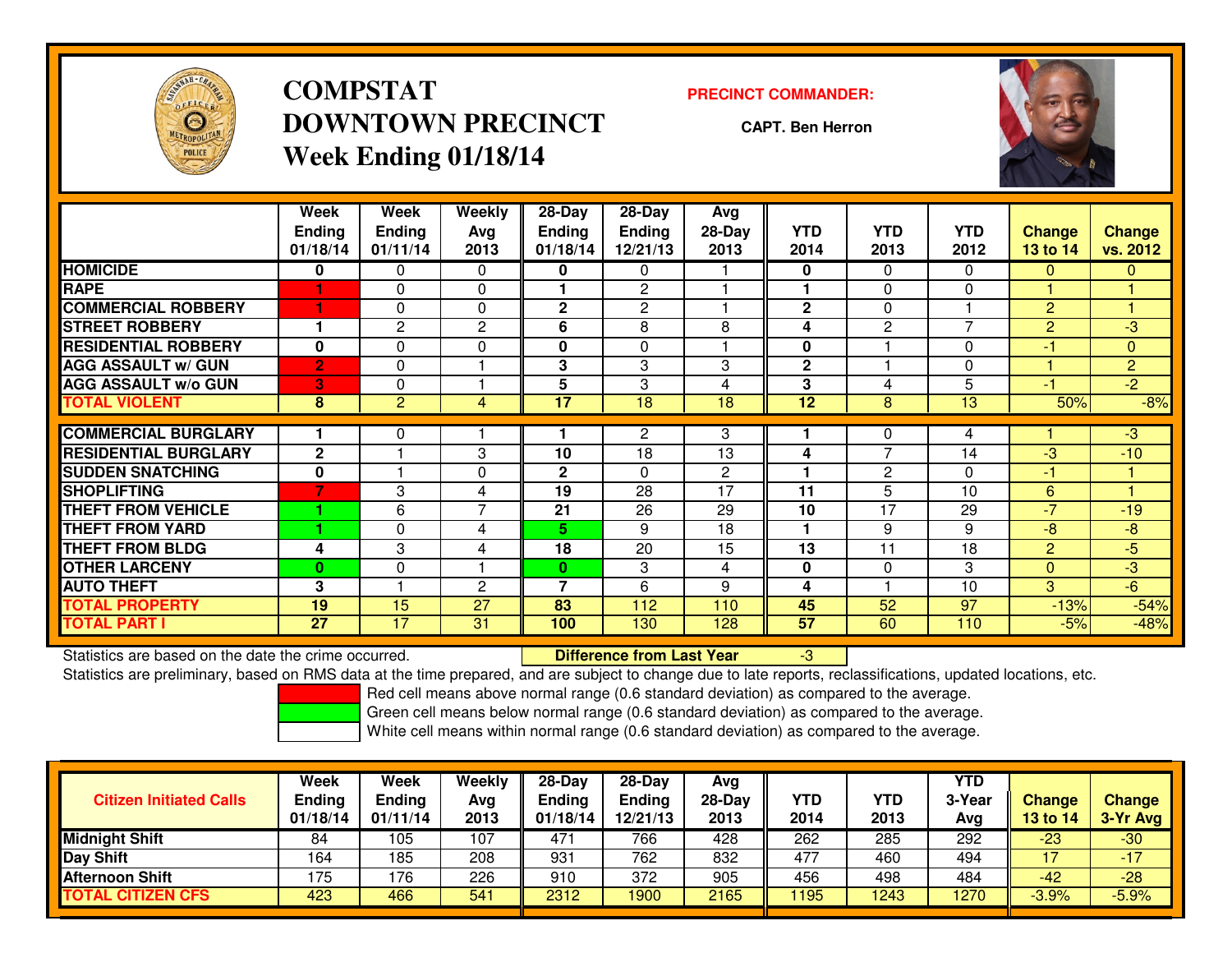

# **COMPSTATCENTRAL PRECINCT** CAPT. DEVONN ADAMS **Week Ending 01/18/14**

### **PRECINCT COMMANDER:**



|                             | Week<br><b>Ending</b><br>01/18/14 | Week<br><b>Ending</b><br>01/11/14 | <b>Weekly</b><br>Avg<br>2013 | 28-Day<br><b>Ending</b><br>01/18/14 | 28-Day<br><b>Ending</b><br>12/21/13 | Avg<br>$28-Day$<br>2013 | <b>YTD</b><br>2014 | <b>YTD</b><br>2013 | <b>YTD</b><br>2012 | Change<br>13 to 14 | <b>Change</b><br>vs. 2012 |
|-----------------------------|-----------------------------------|-----------------------------------|------------------------------|-------------------------------------|-------------------------------------|-------------------------|--------------------|--------------------|--------------------|--------------------|---------------------------|
| <b>HOMICIDE</b>             | 0                                 | 0                                 | 0                            | 0                                   | $\overline{2}$                      |                         | $\bf{0}$           | $\mathbf{0}$       |                    | $\Omega$           | $-1$                      |
| <b>RAPE</b>                 | 0                                 | 0                                 | 0                            | 0                                   | $\Omega$                            | $\Omega$                | 0                  |                    | $\Omega$           | $-1$               | $\mathbf{0}$              |
| <b>COMMERCIAL ROBBERY</b>   | $\bf{0}$                          | 0                                 | 0                            | 2                                   |                                     |                         | 1                  | 2                  | 3                  | $-1$               | $-2$                      |
| <b>STREET ROBBERY</b>       | 3                                 | $\mathbf{2}$                      |                              | 9                                   | $\overline{ }$                      | 5                       | $\overline{7}$     | 3                  | 4                  | $\overline{4}$     | 3                         |
| <b>RESIDENTIAL ROBBERY</b>  | $\mathbf{0}$                      | $\Omega$                          | $\mathbf{0}$                 | 0                                   | $\overline{2}$                      |                         | 0                  | $\Omega$           | $\Omega$           | $\Omega$           | $\Omega$                  |
| <b>AGG ASSAULT w/ GUN</b>   | $\overline{2}$                    | $\mathbf{2}$                      |                              | 5                                   | 5                                   | 4                       | 4                  | 4                  | 3                  | $\Omega$           | 1                         |
| <b>AGG ASSAULT w/o GUN</b>  |                                   | $\Omega$                          |                              | 3                                   | 5                                   | 4                       | $\mathbf{2}$       | 3                  | 4                  | -1                 | $-2$                      |
| <b>TOTAL VIOLENT</b>        | 6                                 | 4                                 | 4                            | 19                                  | $\overline{22}$                     | 17                      | 14                 | 13                 | $\overline{15}$    | 8%                 | $-7%$                     |
|                             |                                   |                                   |                              |                                     |                                     |                         |                    |                    |                    |                    |                           |
| <b>COMMERCIAL BURGLARY</b>  | 0                                 |                                   | 2                            | 5                                   | 5                                   |                         |                    |                    | 6                  | $\Omega$           | $-5$                      |
| <b>RESIDENTIAL BURGLARY</b> | 14                                | 16                                | 9                            | 60                                  | 41                                  | 37                      | 37                 | 23                 | 21                 | 14                 | 16                        |
| <b>SUDDEN SNATCHING</b>     | $\mathbf{0}$                      | 0                                 | 0                            |                                     | 0                                   |                         | 0                  | $\Omega$           | $\mathbf{2}$       | $\mathbf{0}$       | $-2$                      |
| <b>SHOPLIFTING</b>          | $\mathbf{2}$                      | $\Omega$                          | $\mathbf{2}$                 | 9                                   | 9                                   | 8                       | 4                  | 4                  | $\mathbf{2}$       | $\Omega$           | $\overline{2}$            |
| <b>THEFT FROM VEHICLE</b>   | 6                                 | 3                                 | 9                            | 33                                  | 30                                  | 36                      | 16                 | 30                 | 23                 | $-14$              | $-7$                      |
| <b>THEFT FROM YARD</b>      | 5                                 |                                   | 4                            | 11                                  | 9                                   | 16                      | 8                  | 10                 | 12                 | $-2$               | $-4$                      |
| <b>THEFT FROM BLDG</b>      | 3                                 | 4                                 | 4                            | 16                                  | 21                                  | 17                      | $\overline{7}$     | 8                  | 11                 | $-1$               | $-4$                      |
| <b>OTHER LARCENY</b>        |                                   | $\Omega$                          |                              | 3                                   | $\overline{7}$                      | 4                       | 1                  | $\Omega$           | $\Omega$           |                    |                           |
| <b>AUTO THEFT</b>           | 10                                | 6                                 | 4                            | 29                                  | 16                                  | 17                      | 21                 | 7                  | 5                  | 14                 | 16                        |
| <b>TOTAL PROPERTY</b>       | 41                                | 31                                | 35                           | 167                                 | 138                                 | 142                     | 95                 | 83                 | 82                 | 14%                | 16%                       |
| <b>TOTAL PART I</b>         | 47                                | $\overline{35}$                   | 39                           | 186                                 | 160                                 | 159                     | 109                | 96                 | 97                 | 14%                | 12%                       |

Statistics are based on the date the crime occurred. **Difference from Last Year** 

Statistics are preliminary, based on RMS data at the time prepared, and are subject to change due to late reports, reclassifications, updated locations, etc.

Red cell means above normal range (0.6 standard deviation) as compared to the average.

Green cell means below normal range (0.6 standard deviation) as compared to the average.

<sup>13</sup>

| <b>Citizen Initiated Calls</b> | Week<br><b>Ending</b><br>01/18/14 | Week<br>Ending<br>01/11/14 | Weekly<br>Avg<br>2013 | $28-Day$<br>Ending<br>01/18/14 | $28 - Day$<br><b>Ending</b><br>12/21/13 | Avg<br>28-Day<br>2013 | YTD<br>2014 | YTD<br>2013 | <b>YTD</b><br>3-Year<br>Avg | <b>Change</b><br><b>13 to 14</b> | <b>Change</b><br>3-Yr Avg |
|--------------------------------|-----------------------------------|----------------------------|-----------------------|--------------------------------|-----------------------------------------|-----------------------|-------------|-------------|-----------------------------|----------------------------------|---------------------------|
| <b>Midnight Shift</b>          | 85                                | 101                        | 105                   | 488                            | 983                                     | 419                   | 274         | 283         | 307                         | -9                               | $-33$                     |
| Day Shift                      | 221                               | $27 -$                     | 249                   | 1299                           | 1002                                    | 996                   | 659         | 582         | 603                         |                                  | 56                        |
| <b>Afternoon Shift</b>         | 239                               | 234                        | 263                   | 1255                           | 357                                     | 1050                  | 618         | 643         | 653                         | $-25$                            | $-35$                     |
| <b>TOTAL CITIZEN CFS</b>       | 545                               | 606                        | 616                   | 3042                           | 2342                                    | 2465                  | 1551        | 508         | 1563                        | 2.9%                             | $-0.8%$                   |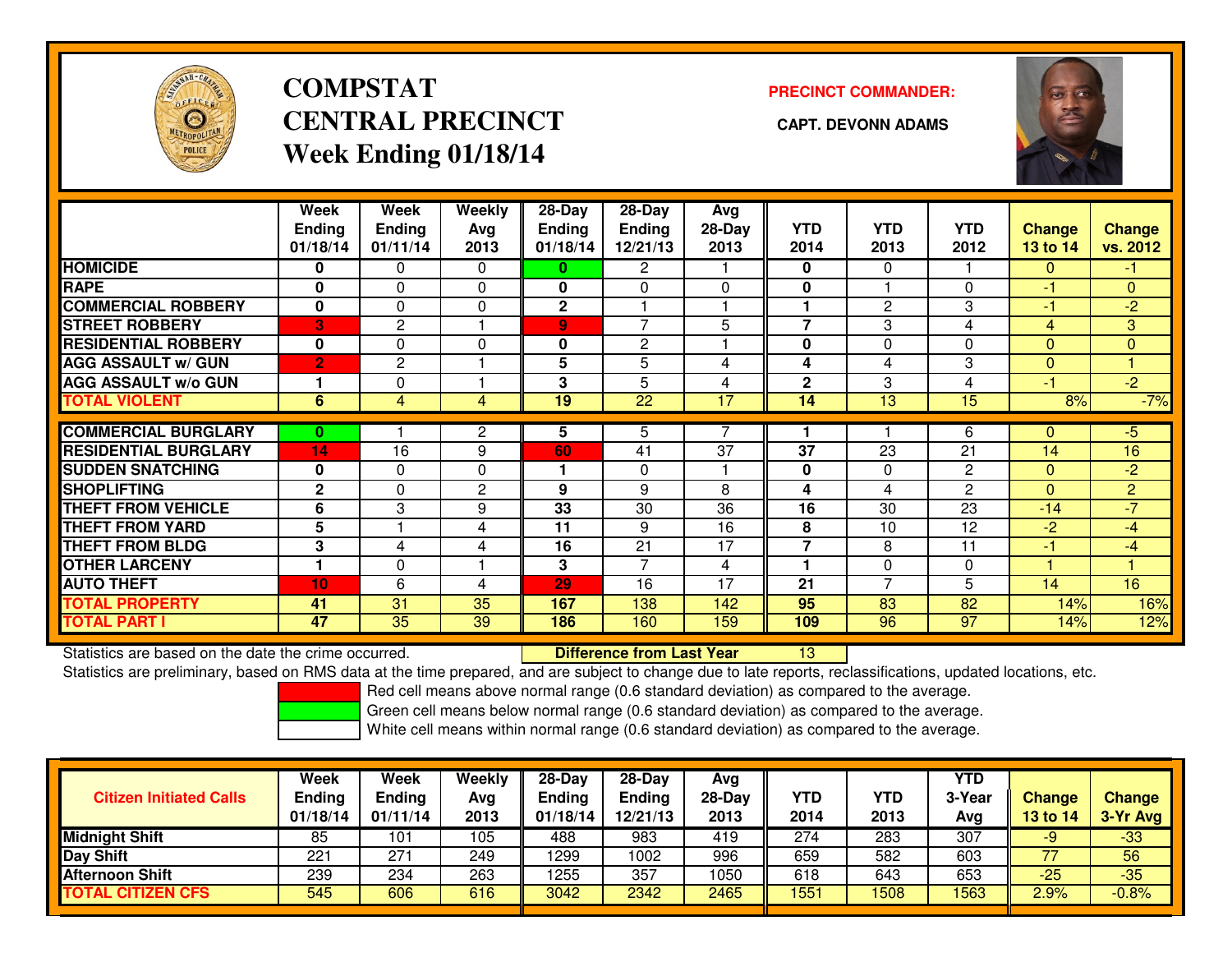

### **COMPSTAT PRECINCT COMMANDER: SOUTHSIDE PRECINCT CAPT. TERRY SHOOPWeek Ending 01/18/14**



|                             | Week<br><b>Ending</b><br>01/18/14 | Week<br><b>Ending</b><br>01/11/14 | Weekly<br>Ava<br>2013 | $28$ -Day<br>Ending<br>01/18/14 | 28-Day<br><b>Ending</b><br>12/21/13 | Avg<br>$28-Day$<br>2013 | <b>YTD</b><br>2014 | <b>YTD</b><br>2013 | <b>YTD</b><br>2012 | <b>Change</b><br>13 to 14 | Change<br>vs. 2012 |
|-----------------------------|-----------------------------------|-----------------------------------|-----------------------|---------------------------------|-------------------------------------|-------------------------|--------------------|--------------------|--------------------|---------------------------|--------------------|
| <b>HOMICIDE</b>             | 0                                 | 0                                 | $\Omega$              | 0                               | 0                                   | $\Omega$                | 0                  | $\Omega$           | 0                  | $\Omega$                  | $\Omega$           |
| <b>RAPE</b>                 | $\mathbf 0$                       |                                   | $\Omega$              | В.                              | $\overline{c}$                      |                         |                    | $\Omega$           | 0                  |                           |                    |
| <b>COMMERCIAL ROBBERY</b>   | 0                                 | $\overline{c}$                    | $\Omega$              | 3                               | 4                                   | $\overline{2}$          | $\overline{2}$     |                    | 3                  |                           | $-1$               |
| <b>STREET ROBBERY</b>       | 0                                 | $\overline{2}$                    |                       | 4                               | 3                                   | 3                       | 4                  | $\Omega$           |                    | 4                         | 3                  |
| <b>RESIDENTIAL ROBBERY</b>  |                                   | $\Omega$                          | $\Omega$              |                                 | $\overline{c}$                      |                         |                    | $\Omega$           | 0                  |                           |                    |
| <b>AGG ASSAULT w/ GUN</b>   | 0                                 | 0                                 | $\Omega$              | $\mathbf{2}$                    | $\Omega$                            |                         | 0                  |                    | 0                  | -1                        | $\Omega$           |
| <b>AGG ASSAULT w/o GUN</b>  | $\mathbf 0$                       | 0                                 | 0                     |                                 |                                     | $\overline{2}$          | 0                  | $\overline{2}$     | 0                  | -2                        | $\Omega$           |
| <b>TOTAL VIOLENT</b>        |                                   | 5                                 | 2                     | 14                              | 12                                  | 10                      | 8                  | 4                  | 4                  | 100%                      | 100%               |
| <b>COMMERCIAL BURGLARY</b>  | 0                                 |                                   |                       |                                 | 3                                   | 4                       |                    | 3                  | 4                  | -2                        | $-3$               |
| <b>RESIDENTIAL BURGLARY</b> | 5.                                | 8                                 | 8                     | 43                              | 28                                  | 31                      | 19                 | 26                 | 33                 | $-7$                      | $-14$              |
| <b>SUDDEN SNATCHING</b>     | $\mathbf 0$                       | 0                                 | $\Omega$              |                                 |                                     |                         | $\mathbf 0$        | $\Omega$           | $\overline{c}$     | $\Omega$                  | $-2$               |
| <b>SHOPLIFTING</b>          | 9                                 | 17                                | 15                    | 71                              | 65                                  | 58                      | 40                 | 21                 | 38                 | 19                        | $\overline{2}$     |
| <b>THEFT FROM VEHICLE</b>   | 8                                 | 12                                | 7                     | 53                              | 32                                  | 28                      | 29                 | 50                 | 17                 | $-21$                     | 12                 |
| <b>THEFT FROM YARD</b>      | $\mathbf{2}$                      | $\overline{c}$                    | $\overline{c}$        | 8                               | 8                                   | 8                       | 4                  | 6                  | 19                 | -2                        | $-15$              |
| <b>THEFT FROM BLDG</b>      | $\overline{7}$                    | 4                                 | 5                     | 17                              | 18                                  | 19                      | 13                 | 9                  | 7                  | 4                         | 6                  |
| <b>OTHER LARCENY</b>        | $\overline{2}$                    | 0                                 |                       | $\overline{2}$                  | 2                                   | 4                       | $\mathbf{2}$       |                    |                    |                           |                    |
| <b>AUTO THEFT</b>           | $\overline{2}$                    | 3                                 | $\overline{2}$        | 11                              | 9                                   | 9                       | 5                  | 8                  | 6                  | -3                        | $-1$               |
| <b>TOTAL PROPERTY</b>       | 35                                | 47                                | 40                    | 207                             | 166                                 | 163                     | 113                | 124                | 127                | $-9%$                     | $-11%$             |
| <b>TOTAL PART I</b>         | 36                                | $\overline{52}$                   | 43                    | 221                             | 178                                 | 173                     | 121                | 128                | 131                | $-5%$                     | $-8%$              |

Statistics are based on the date the crime occurred. **Difference from Last Year** Statistics are based on the date the crime occurred. **Externee the Difference from Last Year Theody Heapth Heapt**<br>Statistics are preliminary, based on RMS data at the time prepared, and are subject to change due to late re

Red cell means above normal range (0.6 standard deviation) as compared to the average.

Green cell means below normal range (0.6 standard deviation) as compared to the average.

| <b>Citizen Initiated Calls</b> | Week<br><b>Ending</b><br>01/18/14 | <b>Week</b><br>Ending<br>01/11/14 | Weekly<br>Avg<br>2013 | 28-Dav<br>Ending<br>01/18/14 | $28-Dav$<br><b>Ending</b><br>12/21/13 | Avg<br>$28-Day$<br>2013 | <b>YTD</b><br>2014 | YTD<br>2013 | <b>YTD</b><br>3-Year<br>Avg | <b>Change</b><br>13 to 14 | <b>Change</b><br>3-Yr Avg |
|--------------------------------|-----------------------------------|-----------------------------------|-----------------------|------------------------------|---------------------------------------|-------------------------|--------------------|-------------|-----------------------------|---------------------------|---------------------------|
| <b>Midnight Shift</b>          | 92                                | 89                                | 86                    | 482                          | 1098                                  | 343                     | 257                | 220         | 246                         | 37                        |                           |
| Day Shift                      | 212                               | 269                               | 238                   | 1194                         | 995                                   | 950                     | 617                | 547         | 603                         | 70                        | 14                        |
| <b>Afternoon Shift</b>         | 221                               | 229                               | 244                   | 1239                         | 352                                   | 976                     | 601                | 575         | 594                         | 26                        |                           |
| <b>CITIZEN CFS</b><br>ΤΟΤΑL    | 525                               | 587                               | 567                   | 2915                         | 2445                                  | 2269                    | 1475               | 1342        | 1443                        | 9.9%                      | $2.2\%$                   |